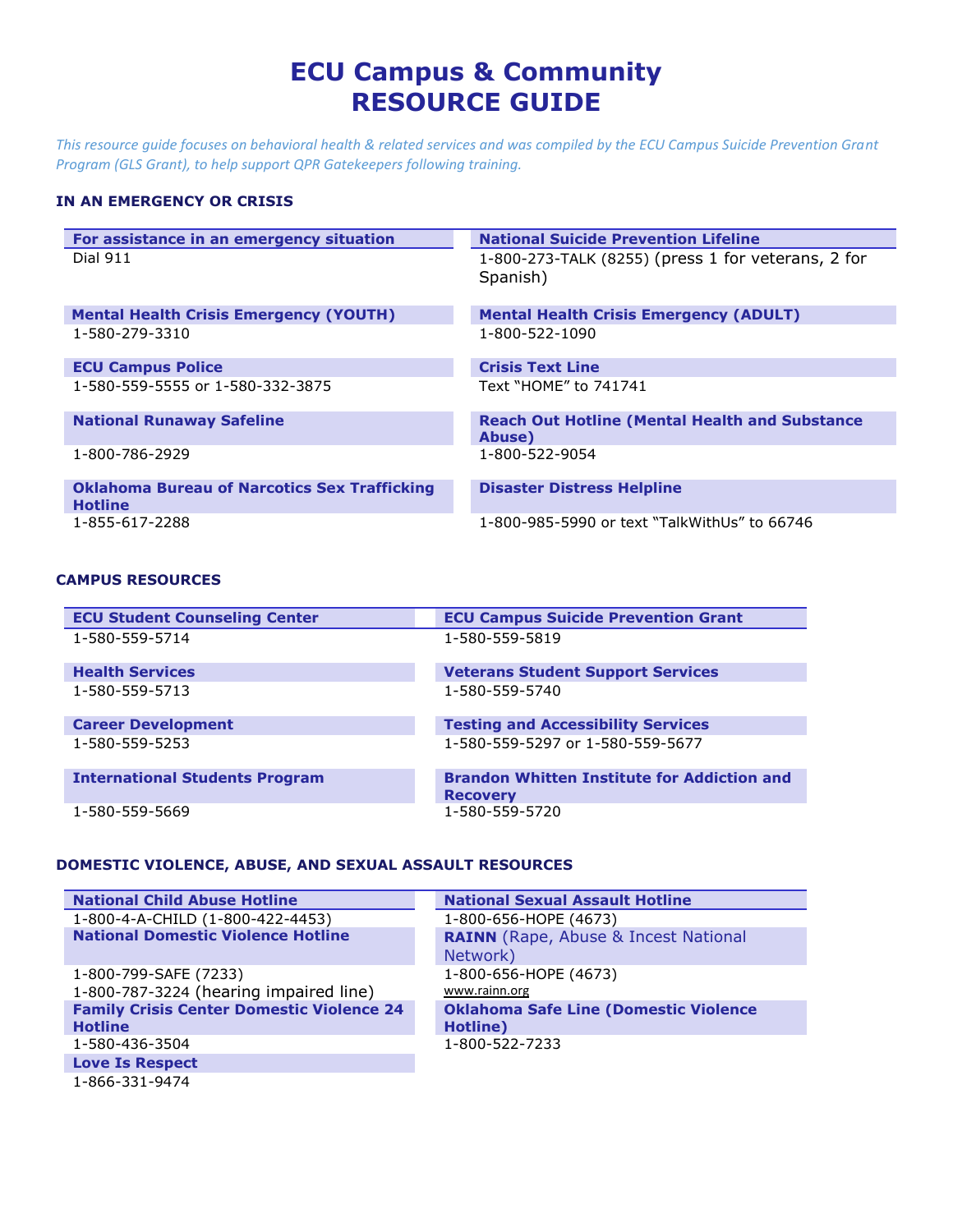#### **ADDITIONAL BEHAVIORAL HEALTH RESOURCES**

| <b>BEHAVIORAL HEALTH TREATMENT RESOURCES</b>                                                                                                                               |              | <b>DESCRIPTION</b>                                            |              |                |                         |              |              |                    |                         |                           |
|----------------------------------------------------------------------------------------------------------------------------------------------------------------------------|--------------|---------------------------------------------------------------|--------------|----------------|-------------------------|--------------|--------------|--------------------|-------------------------|---------------------------|
| <b>NAME</b>                                                                                                                                                                | <b>PHONE</b> | <b>ADDRESS</b>                                                | Youth        | Adults         | Families                | Outpatient   | Inpatient    | Substance<br>Abuse | Mental Hea<br>흉         | Interpersonal<br>Violence |
| <b>Addiction and Behavioral</b><br><b>Health Center</b>                                                                                                                    | 580-332-3001 | 231 E. 12th, Ada, OK                                          | $\mathsf{x}$ | $\mathsf{x}$   | $\mathsf{x}$            | $\mathsf{x}$ |              | $\mathsf{x}$       |                         |                           |
| <b>Biofeedback and Counseling</b>                                                                                                                                          | 580-436-7120 | 2100 N. Broadway<br>Ada, OK                                   | $\mathsf{x}$ | X              |                         | $\mathsf{x}$ |              |                    | X                       |                           |
| <b>Chickasaw Nation Behavioral</b><br><b>Health</b>                                                                                                                        | 580-421-4591 | 1921 Stonecipher<br>Blvd., Ada, OK                            | $\mathsf{x}$ | $\mathsf{x}$   | $\mathsf{x}$            | $\mathsf{x}$ |              |                    | X                       |                           |
| <b>Chickasaw Nation Healthy</b><br><b>Lifestyles</b>                                                                                                                       | 580-332-6345 | 3115 E. Arlington<br>Blvd, Bdg 1, Ada, OK                     |              | $\mathsf{x}$   | $\mathsf{x}$            |              | X            | X                  | $\mathsf{x}$            |                           |
| <b>Chickasaw Nation Outpatient</b><br><b>Services</b>                                                                                                                      | 580-436-1222 | 1300 Hoppe Blvd,<br>Ste 6, Ada, OK                            | $\mathsf{x}$ |                | $\mathsf{x}$            | $\mathsf{x}$ |              | $\mathsf{x}$       | X                       |                           |
| <b>Chickasaw Nation Violence</b><br><b>Prev. Services</b>                                                                                                                  | 580-272-5580 | 1400 Hoppe Blvd,<br>Ste 3, Ada, OK                            | $\mathsf{x}$ | $\mathsf{x}$   |                         | $\mathsf{x}$ |              |                    |                         | X                         |
| <b>The Jetty Counseling Center</b>                                                                                                                                         | 580-279-1321 | 124 S. Broadway, Ste.<br>402, Ada, OK                         | X            | $\overline{X}$ | $\overline{\mathsf{x}}$ | X            |              | X                  | $\overline{X}$          |                           |
| <b>Lighthouse Behavioral</b><br><b>Wellness Center</b>                                                                                                                     | 580-436-2690 | 111 E. 12th St.<br>Ada, OK                                    | $\mathsf{x}$ | $\mathsf{x}$   | $\mathsf{x}$            | $\mathsf{x}$ |              | X                  | $\mathsf{x}$            |                           |
| <b>Multi-County Counseling</b>                                                                                                                                             | 580-235-0210 | 314 S. Broadway Ave<br>#106, Ada, OK                          | x            | X              | $\mathsf{x}$            | $\mathsf{x}$ |              | $\mathsf{x}$       | X                       |                           |
| <b>Oklahoma Families First</b>                                                                                                                                             | 580-310-9000 | 1705 S. Cradduck<br>Ada, OK                                   | $\mathsf{x}$ | $\mathsf{x}$   | $\mathsf{x}$            | $\mathsf{x}$ |              | $\mathsf{x}$       | X                       |                           |
| <b>Pathways</b>                                                                                                                                                            | 580-332-6851 | 1201-G Arlington<br>Ada, OK                                   | $\mathsf{x}$ | $\mathsf{x}$   | $\mathsf{x}$            | $\mathsf{x}$ |              | X                  |                         |                           |
| <b>Rolling Hills</b>                                                                                                                                                       | 580-436-3600 | 1000 Rolling Hills Ln,<br>Ada, OK                             | $\mathsf{x}$ | $\mathsf{x}$   | $\mathsf{x}$            |              | $\mathsf{x}$ | $\mathsf{x}$       | X                       |                           |
| <b>Southeastern OK Family</b><br><b>Services</b>                                                                                                                           | 580-235-0274 | 124 S. Broadway<br>Ada, OK                                    | $\mathsf{x}$ | $\mathsf{X}$   | $\mathsf{x}$            | $\mathsf{X}$ |              |                    | X                       |                           |
| <b>Unity Point Counseling</b><br><b>Services &amp; Resource Center</b><br>(formerly Ada Youth Shelter)                                                                     | 580-436-6130 | 901 W. 18th St.<br>Ada, OK                                    | X            | $\mathsf{x}$   | $\mathsf{x}$            | $\mathsf{x}$ |              | $\mathsf{x}$       | $\mathsf{x}$            |                           |
| Jana J. Webb, LPC                                                                                                                                                          | 580-559-1356 | 16050 CR 1565<br>Ada, OK 74820                                | $\mathsf{X}$ | $\mathsf{X}$   | $\mathsf{x}$            | $\mathsf{X}$ |              |                    | $\overline{\mathsf{x}}$ |                           |
| Oakwood Springs - Help for<br><b>Heroes: Active Duty Service</b><br><b>Members, Veterans, First</b><br><b>Responders &amp; High-Risk</b><br><b>Frontline Professionals</b> | 405-400-0255 | 13101 Memorial Springs<br>Court<br>Oklahoma City, OK<br>73114 |              | $\mathsf{x}$   |                         | $\mathsf{x}$ | $\mathsf{x}$ | $\mathsf{x}$       | $\mathsf{x}$            |                           |

### **GAY, LESBIAN, BISEXUAL, TRANSGENDER SUPPORT RESOURCES**

**GLBT National Help Center Trevor Project Crisis Line – LGBTQ Youth** 1-888-843-4564 [www.glnh.org](http://www.glnh.org/) [www.theTrevorProject.org](http://www.thetrevorproject.org/)

1-866-4-U-TREVOR (488-7386)